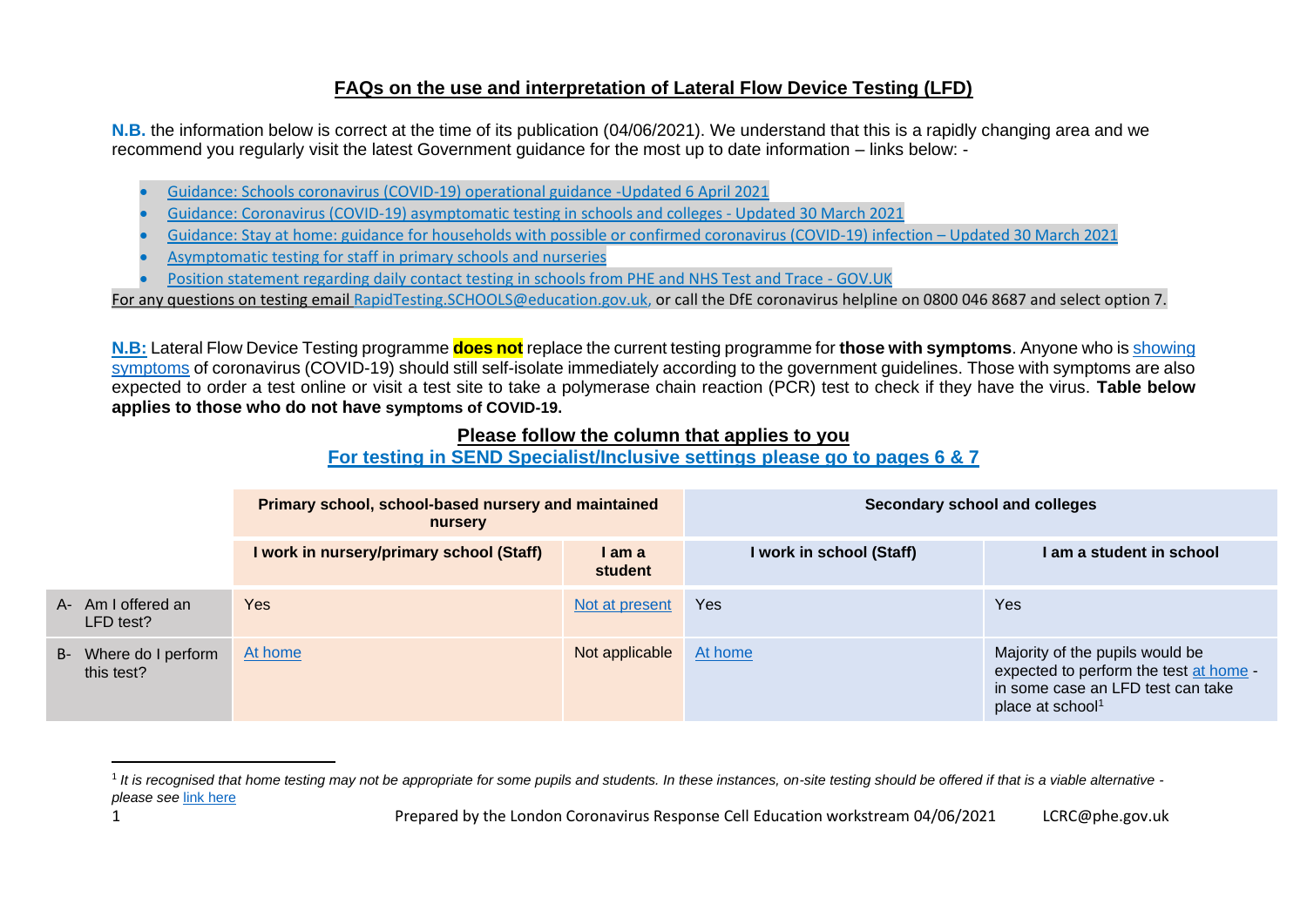|                                                    | Primary school, school-based nursery and maintained<br>nursery                                                                                                                                                                                                                                                                                                                                                                                      |                          | Secondary school and colleges                                                                                                                                                                                                                                                                                                                                                                                                        |                                                                                                                                                                                                                                                                                                                                                                                                                                      |
|----------------------------------------------------|-----------------------------------------------------------------------------------------------------------------------------------------------------------------------------------------------------------------------------------------------------------------------------------------------------------------------------------------------------------------------------------------------------------------------------------------------------|--------------------------|--------------------------------------------------------------------------------------------------------------------------------------------------------------------------------------------------------------------------------------------------------------------------------------------------------------------------------------------------------------------------------------------------------------------------------------|--------------------------------------------------------------------------------------------------------------------------------------------------------------------------------------------------------------------------------------------------------------------------------------------------------------------------------------------------------------------------------------------------------------------------------------|
|                                                    | I work in nursery/primary school (Staff)                                                                                                                                                                                                                                                                                                                                                                                                            | I am a<br><b>student</b> | I work in school (Staff)                                                                                                                                                                                                                                                                                                                                                                                                             | I am a student in school                                                                                                                                                                                                                                                                                                                                                                                                             |
| C- How often do I<br>need to perform<br>this test? | Twice weekly (3-4 days apart) and ongoing                                                                                                                                                                                                                                                                                                                                                                                                           | Not applicable           | Twice weekly (3-5 days apart) and<br>ongoing                                                                                                                                                                                                                                                                                                                                                                                         | Twice weekly (3-5 days apart) and<br>ongoing                                                                                                                                                                                                                                                                                                                                                                                         |
| D- What if my LFD test<br>is negative?             | You will need to report the outcome of your<br>test as per instructions in home test kit.<br>You can inform your school and continue to<br>work in school - unless you have been<br>advised otherwise by NHS Test and Trace<br>or Public Health professionals (for example<br>as a close contact). Please also continue to<br>use protective measures                                                                                               | Not applicable           | You will need to report the outcome of<br>your test as per instructions in home<br>test kit.<br>You can inform your school and<br>continue to work in school - unless you<br>have been advised otherwise by NHS<br>Test and Trace or Public Health<br>professionals (for example as a close<br>contact). Please also continue to use<br>protective measures                                                                          | You will need to report the outcome of<br>your test as per instructions in home<br>test kit.<br>You can inform your school and<br>continue to attend school - unless you<br>have been advised otherwise by NHS<br>Test and Trace or Public Health<br>professionals (for example as a close<br>contact). Please also continue to use<br>protective measures                                                                           |
| E- What if my LFD test<br>is positive?             | 1E). You will need to inform school and self-<br>isolate in line with the stay-at-home<br>guidance.<br>2E). Your household members must isolate<br>for 10 days as well.<br>3E). You will need to report the outcome of<br>your test as per instructions in home test kit.<br>4E). You will also need to arrange a lab<br>based polymerase chain reaction (PCR)<br>test to confirm the result, within two (2)<br>days <sup>2</sup> of your LFD test. | Not applicable           | 1E). You will need to inform school and<br>self-isolate in line with the stay-at-home<br>guidance.<br>2E). Your household members must<br>isolate for 10 days as well.<br>3E). You will need to report the outcome<br>of your test as per instructions in home<br>test kit.<br>4E). You will also need to arrange a<br>lab based polymerase chain reaction<br>(PCR) test to confirm the result,<br>within two days of your LFD test. | 1E). You will need to inform school and<br>self-isolate in line with the stay-at-home<br>guidance.<br>2E). Your household members must<br>isolate for 10 days as well.<br>3E). You will need to report the<br>outcome of your test as per instructions<br>in home test kit.<br>4E). You will also need to arrange a<br>lab based polymerase chain reaction<br>(PCR) test to confirm the result,<br>within two days of your LFD test. |

<sup>2</sup> *Within two days means the PCR should be taken on the day the LFD test was taken, the next day, or the following day. For example: An LFD test returns*  a positive result early Monday morning on the 15th of the month. The person has the rest of Monday 15th, or Tuesday 16th, or Wednesday 17th to take a PCR *in order to be eligible for the rescind function in the event of a negative result.*

2 **Prepared by the London Coronavirus Response Cell Education workstream 04/06/2021** LCRC@phe.gov.uk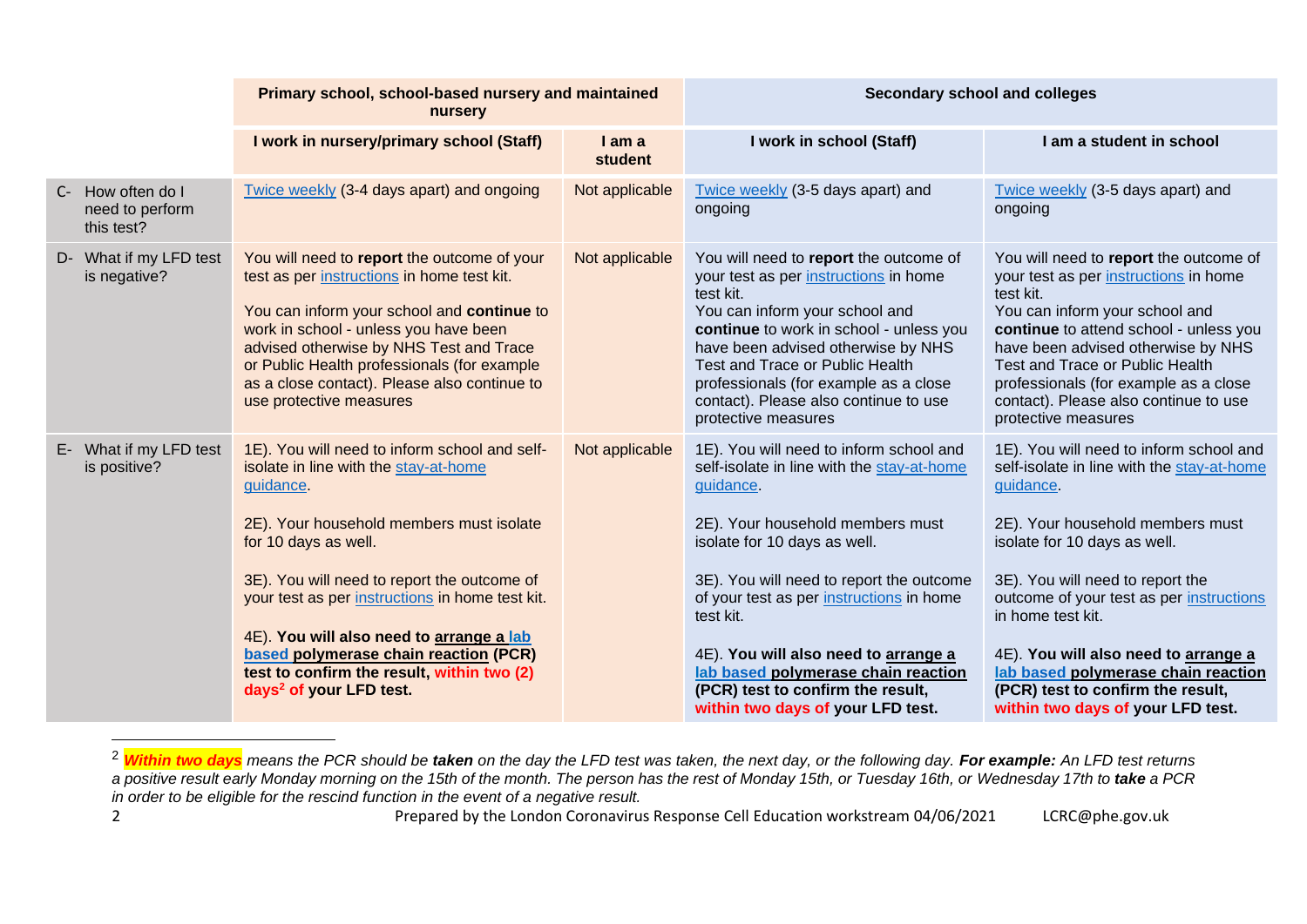|                                                                                                                           | Primary school, school-based nursery and maintained<br>nursery                                                                                                                                                                                                                                                                                                                                                                                    |                                                                                                                                                                                                                    | <b>Secondary school and colleges</b>                                                                                                                                                                                                                                                                                                                                                                                                                     |                                                                                                                                                                                                                                                                                                                                                                                                                                                                                                                                                                                                                                                                                            |
|---------------------------------------------------------------------------------------------------------------------------|---------------------------------------------------------------------------------------------------------------------------------------------------------------------------------------------------------------------------------------------------------------------------------------------------------------------------------------------------------------------------------------------------------------------------------------------------|--------------------------------------------------------------------------------------------------------------------------------------------------------------------------------------------------------------------|----------------------------------------------------------------------------------------------------------------------------------------------------------------------------------------------------------------------------------------------------------------------------------------------------------------------------------------------------------------------------------------------------------------------------------------------------------|--------------------------------------------------------------------------------------------------------------------------------------------------------------------------------------------------------------------------------------------------------------------------------------------------------------------------------------------------------------------------------------------------------------------------------------------------------------------------------------------------------------------------------------------------------------------------------------------------------------------------------------------------------------------------------------------|
|                                                                                                                           | I work in nursery/primary school (Staff)                                                                                                                                                                                                                                                                                                                                                                                                          | I am a<br>student                                                                                                                                                                                                  | I work in school (Staff)                                                                                                                                                                                                                                                                                                                                                                                                                                 | I am a student in school                                                                                                                                                                                                                                                                                                                                                                                                                                                                                                                                                                                                                                                                   |
|                                                                                                                           | Please note, that if this PCR test is taken<br>within two days of the positive lateral flow<br>test, and is negative, it overrides a positive<br>LFD test and you can return to school                                                                                                                                                                                                                                                            |                                                                                                                                                                                                                    | Please note, that if this PCR test is<br>taken within 2 days of the positive<br>lateral flow test, and is negative, it<br>overrides the self-test LFD test and you<br>can return to school.                                                                                                                                                                                                                                                              | Please note, that if this PCR test is<br>taken within 2 days of the positive<br>lateral flow test, and is negative, it<br>overrides the self-test LFD test and you<br>can return to school.                                                                                                                                                                                                                                                                                                                                                                                                                                                                                                |
| F- What actions would<br>be needed by my<br>school if my LFD<br>test is positive -<br>(while PCR results<br>are awaited)? | 1F). Your school would need to carry out<br>contact tracing to identify your close<br>contacts in school.<br>2F). Any close contacts identified would also<br>need to isolate for 10 days from the date of<br>their last exposure to you.<br>N.B:- 7 days of daily contact testing in close<br>contacts has been paused and hence not<br>needed, UNLESS your school is part of the<br>DHSC supported pilot programme of daily<br>contact testing. | If you are<br>identified, by<br>your school,<br>as a close<br>contact of the<br>staff who<br>tested<br>positive on<br>LFD test, then<br>you would<br>need to follow<br>advice from<br>school on<br>self-isolation. | 1F). Your school would need to carry<br>out contact tracing to identify your close<br>contacts in school.<br>2F). Any close contacts identified would<br>also need to isolate for 10 days from the<br>date of their last exposure to you.<br>N.B:- 7 days of <i>daily contact testing in</i><br>close contacts has been paused and<br>hence not needed, UNLESS your<br>school is part of the DHSC supported<br>pilot programme of daily contact testing. | 1F). Your school would need to carry<br>out contact tracing to identify your<br>close contacts in school.<br>2F). Any close contacts identified<br>would also need to isolate for 10 days<br>from the date of their last exposure to<br>you.<br>3F). if the LFD test was carried out at<br>the school, then the setting should con-<br>tact the parent or carer who should<br>make arrangements for the child or<br>young person to journey home as soon<br>as possible.<br>N.B:- 7 days of <i>daily contact testing in</i><br>close contacts has been paused and<br>hence not needed, UNLESS your<br>school is part of the DHSC supported<br>pilot programme of daily contact<br>testing. |
| G- What if my<br>confirmatory PCR<br>test comes back as<br>positive                                                       | You and your household should continue<br>with the remaining days of the original<br>isolation period. Your household would also<br>need to get a PCR test.<br>Your school would have already completed<br>contact tracing as 1F and 2F above.                                                                                                                                                                                                    | If you are<br>identified, by<br>your school,<br>as a close<br>contact of the<br>staff who                                                                                                                          | You and your household should<br>continue with the remaining days of the<br>original isolation period. Your household<br>would also need to get a PCR test.                                                                                                                                                                                                                                                                                              | You and your household should<br>continue with the remaining days of the<br>original isolation period. Your<br>household would also need to get a<br>PCR test.                                                                                                                                                                                                                                                                                                                                                                                                                                                                                                                             |

3 **Prepared by the London Coronavirus Response Cell Education workstream 04/06/2021** LCRC@phe.gov.uk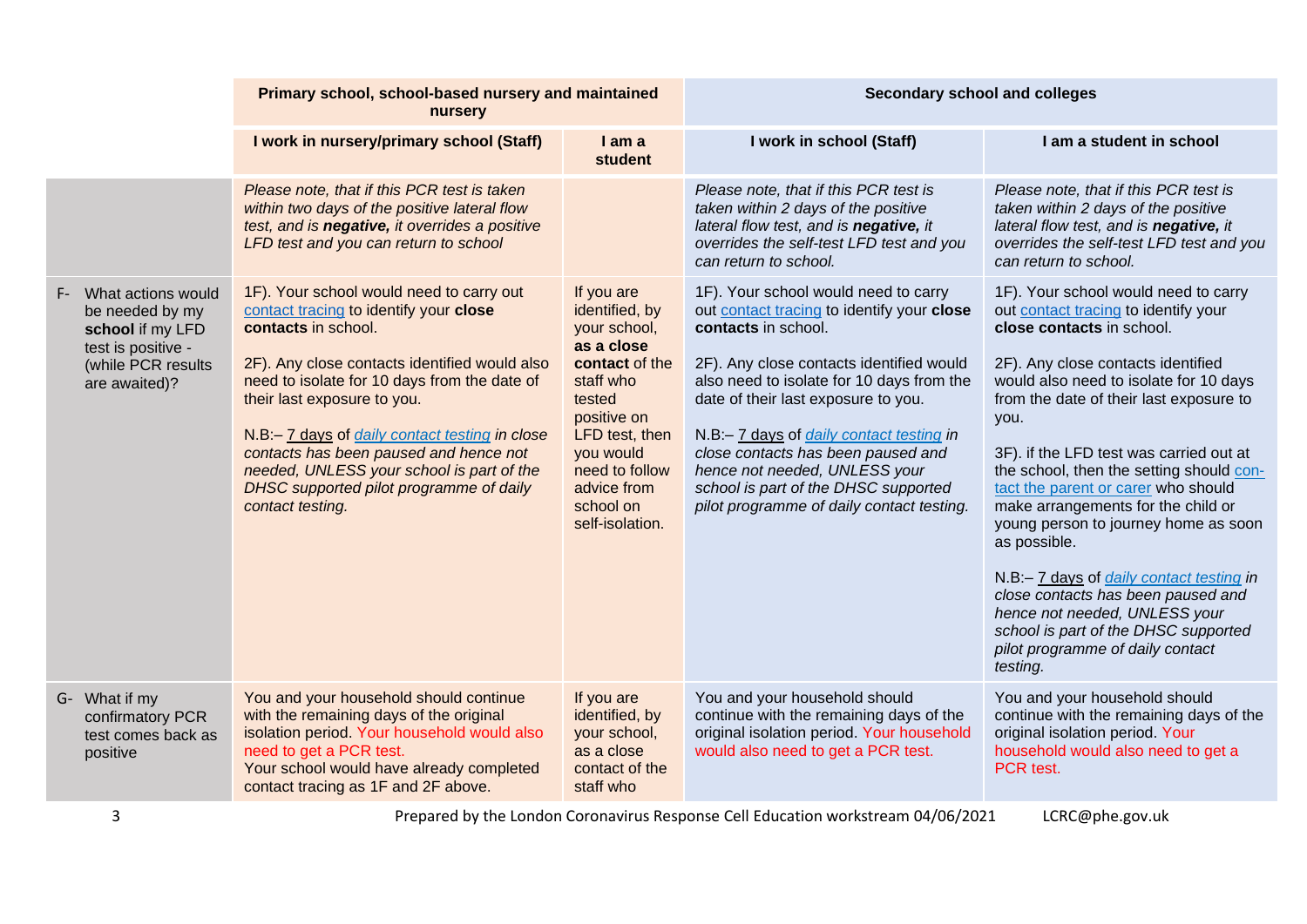|                                                                                                                                               | Primary school, school-based nursery and maintained<br>nursery                                                                                                                                                                                 |                                                                                                                                                                                                                                                       | <b>Secondary school and colleges</b>                                                                                                                                                                                                                 |                                                                                                                                                                                                                                                      |
|-----------------------------------------------------------------------------------------------------------------------------------------------|------------------------------------------------------------------------------------------------------------------------------------------------------------------------------------------------------------------------------------------------|-------------------------------------------------------------------------------------------------------------------------------------------------------------------------------------------------------------------------------------------------------|------------------------------------------------------------------------------------------------------------------------------------------------------------------------------------------------------------------------------------------------------|------------------------------------------------------------------------------------------------------------------------------------------------------------------------------------------------------------------------------------------------------|
|                                                                                                                                               | I work in nursery/primary school (Staff)                                                                                                                                                                                                       | I am a<br>student                                                                                                                                                                                                                                     | I work in school (Staff)                                                                                                                                                                                                                             | I am a student in school                                                                                                                                                                                                                             |
|                                                                                                                                               | Your close contacts at school would also<br>need to complete the remaining days of the<br>isolation period. In addition, they would also<br>need to get a PCR test                                                                             | initially tested<br>positive on<br><b>LFD</b> test and<br>now has a<br>positive<br>confirmatory<br>PCR then you<br>would need to<br>continue with<br>the original<br>advice on<br>self-isolation<br>and will also<br>need to get a<br><b>PCR</b> test | Your school would have already<br>completed contact tracing as 1F and 2F<br>above.<br>Your close contacts at school would<br>need to complete the remaining days of<br>the isolation period. In addition, they<br>would also need to get a PCR test. | Your school would have already<br>completed contact tracing as 1F and<br>2F above.<br>Your close contacts at school would<br>need to complete the remaining days of<br>the isolation period. In addition, they<br>would also need to get a PCR test. |
| H- What if my<br>confirmatory PCR<br>test (carried out<br>within 2 days <sup>2</sup> of a<br>positive LFD test)<br>comes back as<br>negative? | If this PCR test result is:<br>a)- carried out within 2 days of a positive<br>LFD test and<br>b)- it comes back as negative<br>then you and your household can stop<br>isolating.<br>Your close contacts can stop their self-<br>isolation too | You can also<br>return to<br>school if you<br>were initially<br>identified as a<br>close contact<br>of the staff<br>who has now<br>tested<br>negative on<br>his/her PCR<br>test                                                                       | If this PCR test result is:<br>a)- carried out within 2 days of a<br>positive LFD test and<br>b)- it comes back as negative<br>then you and your household can stop<br>isolating.<br>Your close contacts can stop their self-<br>isolation too       | If this PCR test result is:<br>a)- carried out within 2 days of a<br>positive LFD test and<br>b)- it comes back as negative<br>then you and your household can stop<br>isolating.<br>Your close contacts can stop their self-<br>isolation too       |
|                                                                                                                                               | Please note that if your confirmatory PCR<br>test was carried out after 2 days of a positive<br>LFD test - and it comes back as negative,<br>then this negative result would be outside of                                                     | Not applicable                                                                                                                                                                                                                                        | Please note that if your confirmatory<br>PCR test was carried out after 2<br>days of a positive LFD test - and it<br>comes back as negative, then this                                                                                               | Please note that if your confirmatory<br>PCR test was carried out after 2<br>days of a positive LFD test - and it<br>comes back as negative, then this                                                                                               |

4 Prepared by the London Coronavirus Response Cell Education workstream 04/06/2021 LCRC@phe.gov.uk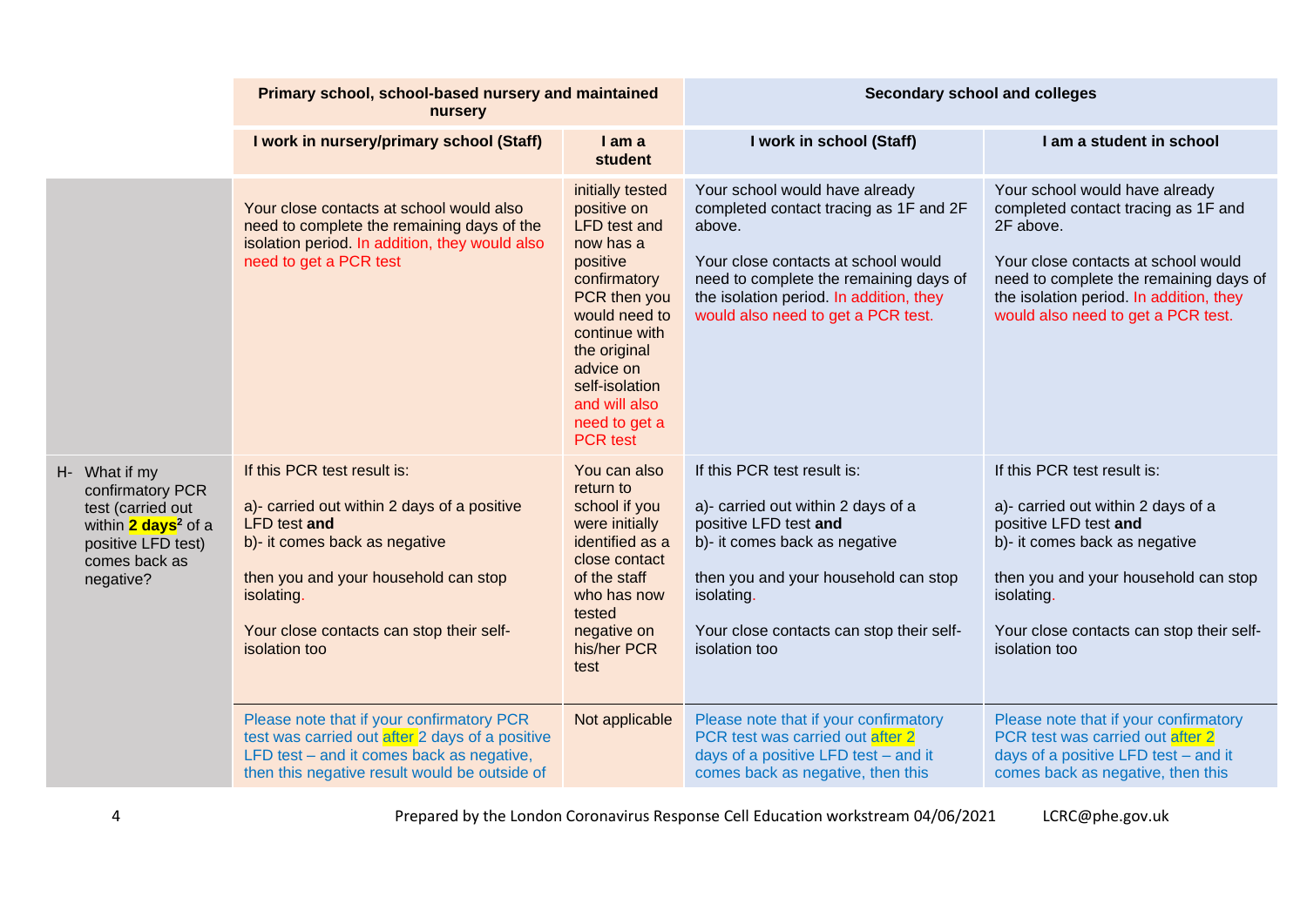|    |                                                                                                                            | Primary school, school-based nursery and maintained<br>nursery                                                                                                                                                                                                                                                                                                                                                                                                                                                                        |                   | <b>Secondary school and colleges</b>                                                                                                                                                                                                                                                                                                                                                                                                                                                                                                     |                                                                                                                                                                                                                                                                                                                                                                                                                                                                                                                                          |
|----|----------------------------------------------------------------------------------------------------------------------------|---------------------------------------------------------------------------------------------------------------------------------------------------------------------------------------------------------------------------------------------------------------------------------------------------------------------------------------------------------------------------------------------------------------------------------------------------------------------------------------------------------------------------------------|-------------------|------------------------------------------------------------------------------------------------------------------------------------------------------------------------------------------------------------------------------------------------------------------------------------------------------------------------------------------------------------------------------------------------------------------------------------------------------------------------------------------------------------------------------------------|------------------------------------------------------------------------------------------------------------------------------------------------------------------------------------------------------------------------------------------------------------------------------------------------------------------------------------------------------------------------------------------------------------------------------------------------------------------------------------------------------------------------------------------|
|    |                                                                                                                            | I work in nursery/primary school (Staff)                                                                                                                                                                                                                                                                                                                                                                                                                                                                                              | I am a<br>student | I work in school (Staff)                                                                                                                                                                                                                                                                                                                                                                                                                                                                                                                 | I am a student in school                                                                                                                                                                                                                                                                                                                                                                                                                                                                                                                 |
|    |                                                                                                                            | the time window to overrule the original<br>positive LFD test. In this case, the above<br>actions titled 1E, 2E, 1F and 2F would still<br>apply.                                                                                                                                                                                                                                                                                                                                                                                      |                   | negative result would be outside of the<br>time window to overrule the original<br>positive LFD test. In this case, the<br>above actions titled 1E, 2E, 1F and 2F<br>would still apply.                                                                                                                                                                                                                                                                                                                                                  | negative result would be outside of the<br>time window to overrule the original<br>positive LFD test. In this case, the<br>above actions titled 1E, 2E, 1F and 2F<br>would still apply.                                                                                                                                                                                                                                                                                                                                                  |
| I- | Do I need to restart<br>LFD test, once I<br>return to school<br>after my isolation<br>period of a positive<br>PCR test?    | It is possible for PCR tests to remain<br>positive for some time after COVID-19<br>infection. Anyone who has previously<br>received a positive COVID-19 PCR test<br>result should not be re-tested within 90 days<br>of that test, unless they develop any new<br>symptoms of COVID-19. If, however, you do<br>have an LFD test within 90 days of a<br>previous positive COVID-19 PCR test, and<br>the result of this test is positive, you and<br>your household should self-isolate and<br>follow the steps in this guidance again. | Not applicable    | It is possible for PCR tests to remain<br>positive for some time after COVID-19<br>infection. Anyone who has previously<br>received a positive COVID-19 PCR test<br>result should not be re-tested within 90<br>days of that test, unless they develop<br>any new symptoms of COVID-19. If,<br>however, you do have an LFD test<br>within 90 days of a previous positive<br>COVID-19 PCR test, and the result of<br>this test is positive, you and your<br>household should self-isolate and follow<br>the steps in this guidance again. | It is possible for PCR tests to remain<br>positive for some time after COVID-19<br>infection. Anyone who has previously<br>received a positive COVID-19 PCR test<br>result should not be re-tested within 90<br>days of that test, unless they develop<br>any new symptoms of COVID-19. If,<br>however, you do have an LFD test<br>within 90 days of a previous positive<br>COVID-19 PCR test, and the result of<br>this test is positive, you and your<br>household should self-isolate and<br>follow the steps in this guidance again. |
|    | J- Do I need to restart<br>LFD test, once I<br>return to school<br>after my isolation<br>period of a positive<br>LFD test? | Given that you required to have a<br>confirmatory PCR - if your PCR test was<br>confirmed as positive then the information in<br>row above (I) would apply. If, your<br>confirmatory PCR was negative and you<br>came out of isolation, then you can resume<br>the twice weekly LFD test.                                                                                                                                                                                                                                             | Not applicable    | Given that you required to have a<br>confirmatory PCR - if your PCR test<br>was confirmed as positive then the<br>information in row above (I) would<br>apply. If, your confirmatory PCR was<br>negative and you came out of isolation,<br>then you can resume the twice weekly<br>LFD test.                                                                                                                                                                                                                                             | Given that you required to have a<br>confirmatory PCR - if your PCR test<br>was confirmed as positive then the<br>information in row above (I) would<br>apply. If, your confirmatory PCR was<br>negative and you came out of isolation,<br>then you can resume the twice weekly<br>LFD test.                                                                                                                                                                                                                                             |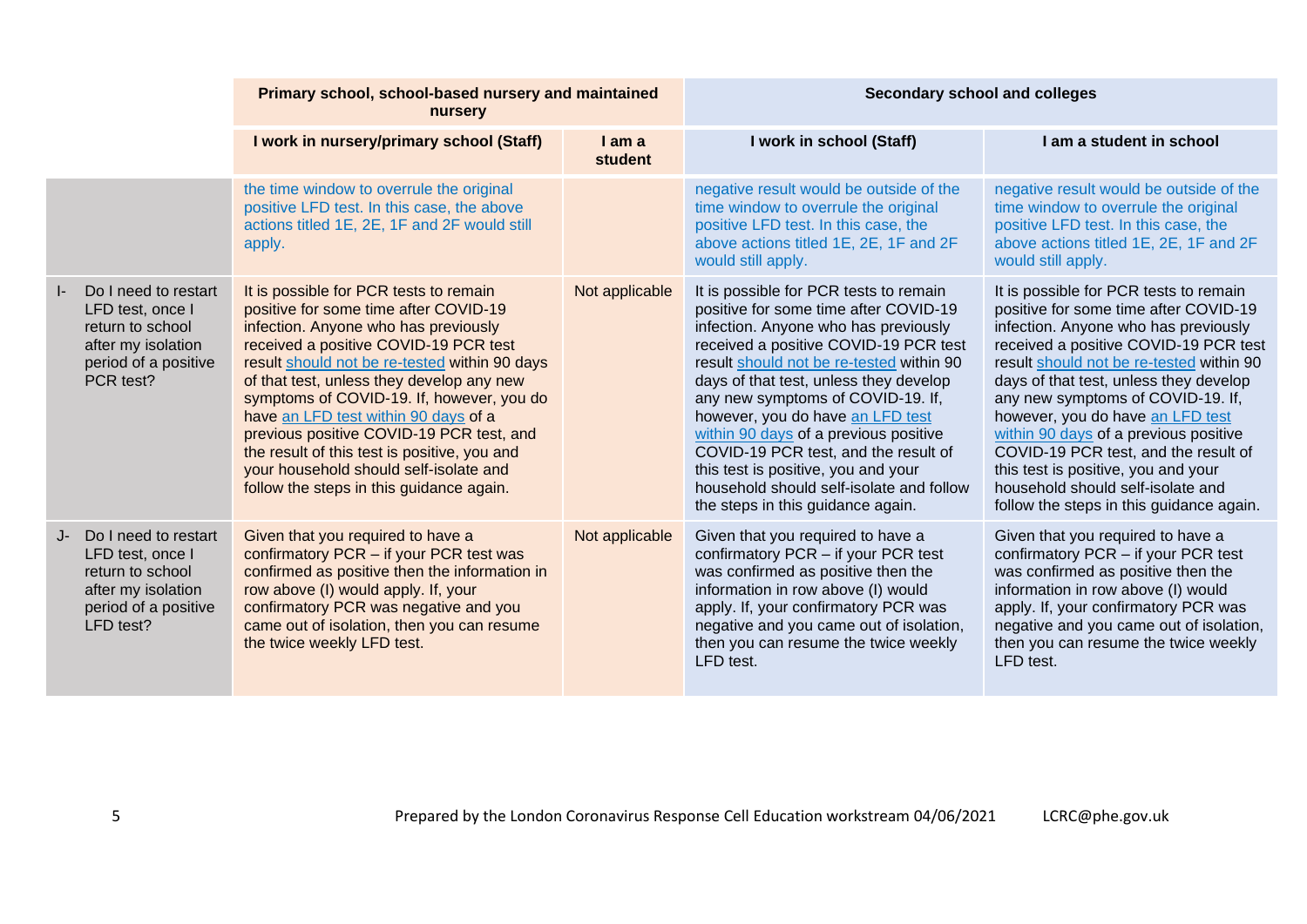# **SEND Specialist/Inclusive Settings**

This guidance note supports the very broad range of education settings supporting children with Special Educational Needs and Disabilities (SEND). These can be "inclusive mainstream" or "specialist settings". SEND can include physical disabilities including continuing complex care needs, physical disabilities, Long Term Conditions, alongside Learning Disabilities and Neurodiversity related needs. More guidance is available on the DfE secure digital [platform.](https://drive.google.com/drive/folders/1jYv0MjFyIIbzgPn_1S10OuRgfrj_b5_P)

# **Key principles of testing in SEND Specialist/Inclusive settings**

- Settings should not make it a requirement for a child or young person to have been tested in order to attend their setting
- Children should be encouraged to engage with the testing process and it is important to ensure that any issues with void tests or repeat tests that might be required are managed in an atmosphere of ongoing support, and they must never be made to feel they have "failed" if a test is voided for any reason
- Home testing may not be appropriate for some pupils and students. In these instances, on-site testing in the setting should be offered if that is a viable alternative
- Children with SEND should be supervised when self-swabbing on site or at home
- If a pupil or student is unable to tolerate a swab-based test at all no testing should take place
- If a child or young person with a disability or health condition [cannot self-swab,](https://eur01.safelinks.protection.outlook.com/?url=https%3A%2F%2Fwww.gov.uk%2Fgovernment%2Fpublications%2Fguidance-for-full-opening-special-schools-and-other-specialist-settings%2Frapid-asymptomatic-testing-in-specialist-settings&data=04%7C01%7CWazi.Khan%40phe.gov.uk%7C1389c578cdca47c39f7008d900f1db2b%7Cee4e14994a354b2ead475f3cf9de8666%7C0%7C0%7C637541861020577112%7CUnknown%7CTWFpbGZsb3d8eyJWIjoiMC4wLjAwMDAiLCJQIjoiV2luMzIiLCJBTiI6Ik1haWwiLCJXVCI6Mn0%3D%7C1000&sdata=eFO2HGBiwEEsUhiqYldR4A%2F6ElfhgkrHUSQz%2Fav%2BHnA%3D&reserved=0) then a parent, carer or suitably trained member of staff can help to swab them on site or at home (as appropriate). If it is not possible to get a 'combined nose and throat swab', then, for this group only, a swab of either just nose, or just throat, can be used.
- Testing in children with SEND at home or in a specialist setting must always bear in mind the practical and personal circumstances of the child, with a care planning approach from settings to ensure that children with complexity or additional needs are enabled to participate in testing.
- Some children who are not testing at home may need more support and/or more active supervision to be able to use the LFD tests and staff supporting them should be trained to do this and supplied with appropriate PPE
- Where [consent from the corporate or biological parent of the child with SEND for testing is received,](https://www.gov.uk/government/publications/guidance-for-full-opening-special-schools-and-other-specialist-settings/rapid-asymptomatic-testing-in-specialist-settings#consent) but the child themselves declines or is unable to be tested, the testing should not proceed
- If a child with SEND becomes distressed in testing or it is on balance determined by staff that the child will become too distressed by testing this should be recorded and local versions of the key processes covered on page 42 of the [Clinical Standard Operating Procedure](https://drive.google.com/drive/folders/1jYv0MjFyIIbzgPn_1S10OuRgfrj_b5_P) (**for children who cannot be tested or decline testing**) should be followed.
- A setting may additionally wish to record when a child or young person has required assistance with swabbing and a parent, carer or member of staff has assisted or performed the swabbing, in order to comply with any school and college insurance requirements.